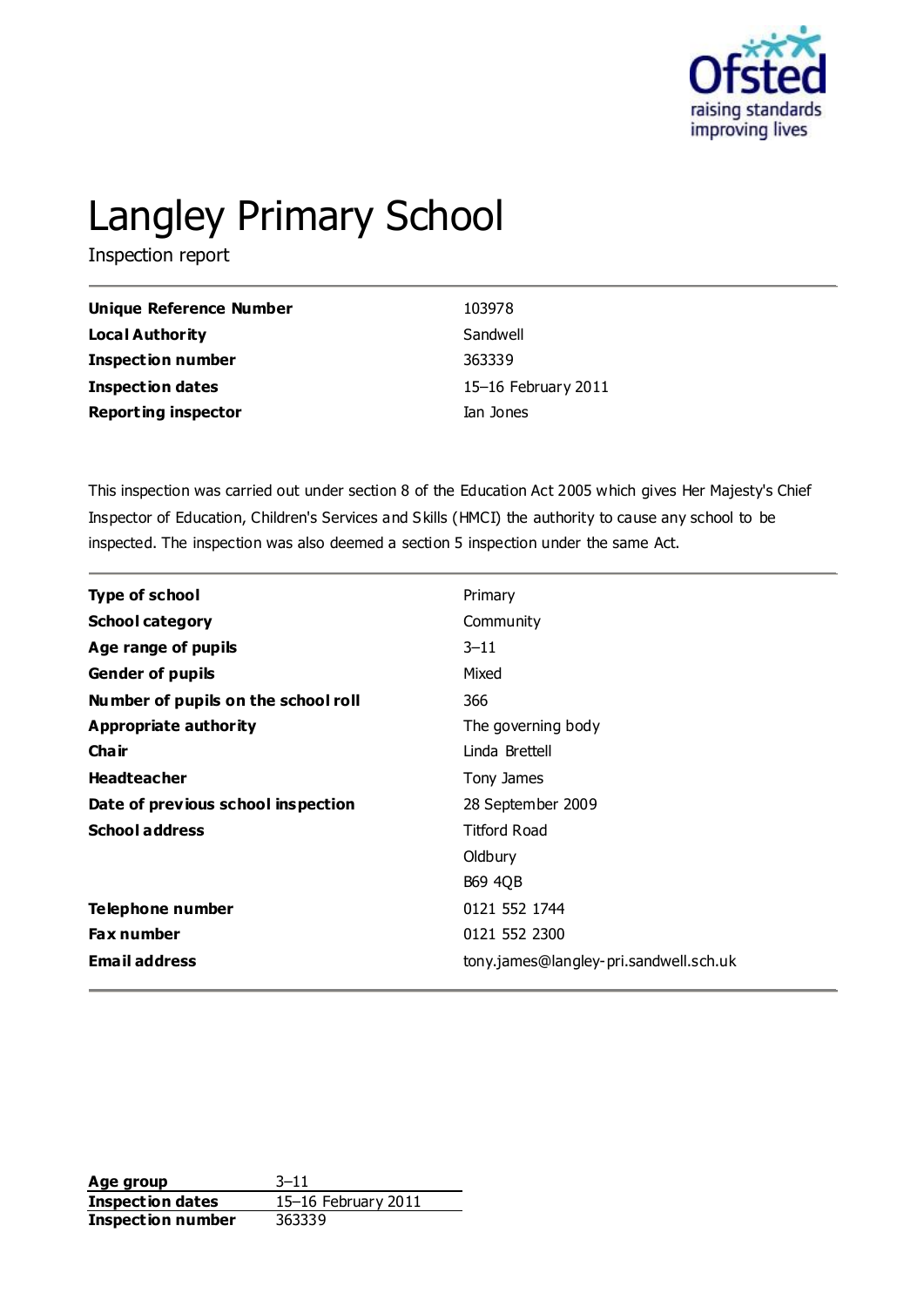The Office for Standards in Education, Children's Services and Skills (Ofsted) regulates and inspects to achieve excellence in the care of children and young people, and in education and skills for learners of all ages. It regulates and inspects childcare and children's social care, and inspects the Children and Family Court Advisory Support Service (Cafcass), schools, colleges, initial teacher training, work-based learning and skills training, adult and community learning, and education and training in prisons and other secure establishments. It assesses council children's services, and inspects services for looked after children, safeguarding and child protection.

Further copies of this report are obtainable from the school. Under the Education Act 2005, the school must provide a copy of this report free of charge to certain categories of people. A charge not exceeding the full cost of reproduction may be made for any other copies supplied.

If you would like a copy of this document in a different format, such as large print or Braille, please telephone 0300 123 4234, or email **[enquiries@ofsted.gov.uk](mailto:enquiries@ofsted.gov.uk)**.

You may copy all or parts of this document for non-commercial educational purposes, as long as you give details of the source and date of publication and do not alter the documentation in any way.

To receive regular email alerts about new publications, including survey reports and school inspection reports, please visit our website and go to 'Subscribe'.

Royal Exchange Buildings St Ann's Square Manchester M2 7LA T: 0300 123 4234 Textphone: 0161 618 8524 E: **[enquiries@ofsted.gov.uk](mailto:enquiries@ofsted.gov.uk)**

W: **[www.ofsted.gov.uk](http://www.ofsted.gov.uk/)**

© Crown copyright 2011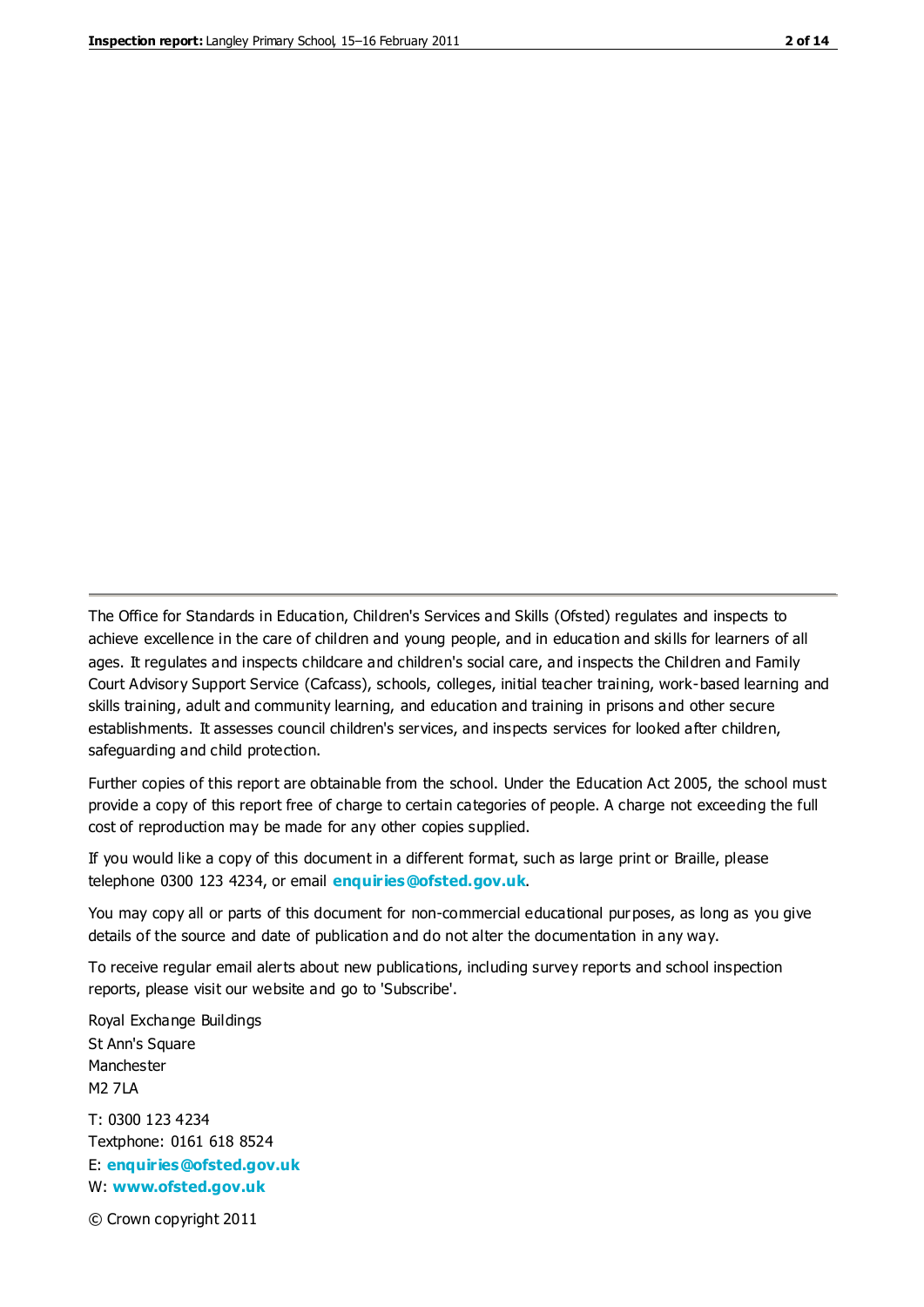# **Introduction**

This inspection was carried out at no notice by two additional inspectors. Fourteen lessons were observed and 14 teachers seen. Discussions were held with parents and carers, groups of pupils, staff and members of the governing body. The inspectors observed the school's work, and looked at documentation including pupils' attainment and progress data and the school's development planning. All documentation relating to safeguarding children was scrutinised.

The inspection team reviewed many aspects of the school's work. It looked in detail at the following:

- Do pupils' progress well enough in reading, writing and mathematics?
- What opportunities do children have to acquire literacy and numeracy skills in the Early Years Foundation Stage?
- How well do pupils attend school?
- What is the capacity of the leadership and management to provide sustained improvement?

# **Information about the school**

Langley is a large urban primary school. Most pupils are White British but there are aboveaverage proportions of pupils from minority ethnic groups. A higher-than-average percentage of pupils are in the early stages of learning English. The percentage of pupils eligible for free school meals is above the national average. The proportion of pupils with special educational needs and/or disabilities is broadly average; these are mainly pupils with moderate learning difficulties or behavioural, social and emotional difficulties. The school has achieved the Eco Schools Bronze Award and Platinum National Healthy Schools status. A breakfast club run by the school operates each day.

The school was placed in special measures in September 2009 and has had three monitoring inspections. A new headteacher and deputy headteacher joined the school in September 2009.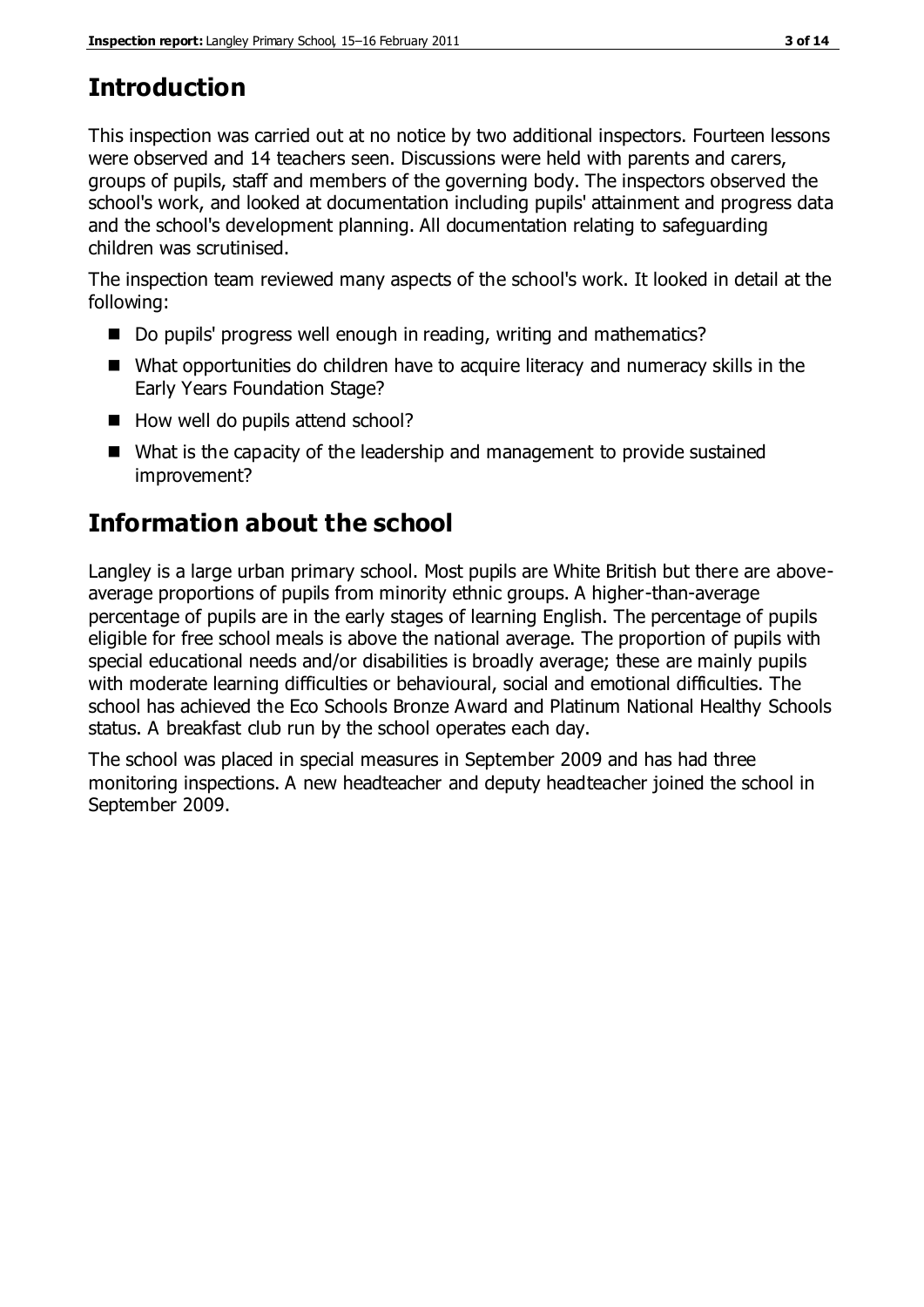# **Inspection judgements**

| Overall effectiveness: how good is the school?  |  |
|-------------------------------------------------|--|
| The school's capacity for sustained improvement |  |

#### **Main findings**

In accordance with section 13 (4) of the Education Act 2005, Her Majesty's Chief Inspector is of the opinion that the school no longer requires special measures. The school has made good improvement since it was placed in special measures and now demonstrates good overall effectiveness. This is due to the determination and clear vision of the headteacher, ably supported by the deputy headteacher and with good additional support from the local authority. Together, they have worked effectively to raise pupils' attainment and improve their rate of progress. Parents and carers talk enthusiastically about how much the school has improved and how much their children enjoy coming to school; this is also reflected in improved attendance, which is now average. The headteacher and deputy headteacher have successfully encouraged other leaders and managers in the school to improve their work. The governing body supports the school well and provides a good level of challenge.

The senior leadership team have successfully brought about improvements in many areas, including developing the capacity of middle leaders. Together with rigorous self-evaluation procedures, these successful developments demonstrate a good capacity to sustain further improvement. There are robust systems in place to monitor and evaluate pupils' achievement. The information generated is ensuring improvement across a range of subjects. For example, in reading and writing, the rate of progress has improved strongly, and progress in mathematics is also good. The monitoring information is used effectively to support those pupils in danger of falling behind. A range of interventions is used effectively to help less-able pupils close the gaps in their learning.

The outcomes of improvements in leadership and management include better teaching and assessment, which have improved steadily and securely to a good level. These factors have led to improved outcomes for all pupils, including those with special educational needs and/or disabilities. Following a steady improvement in the rate of progress, attainment is now average overall. There is a clear upward pattern of improvement because of the good progress all groups of pupils are making. However, there is further scope to increase the rate of progress of more-able pupils.

The pupils' behaviour in classrooms, around the school and on the playground is good. Attendance has improved consistently and is now average. This improvement is due to the strong relationships that exist with parents and carers and the effective actions taken to support attendance. Care, guidance and support are good, resulting in good outcomes in personal development. The pupils say they feel safe in the school and all safeguarding procedures and processes are robust and fully in place. The pupils know how to live a healthy lifestyle, and enjoy the many opportunities to play a full part in school life. Pupils enjoy opportunities to take responsibility within the school and the local community, but opportunities to develop understanding of diverse cultures within the United Kingdom and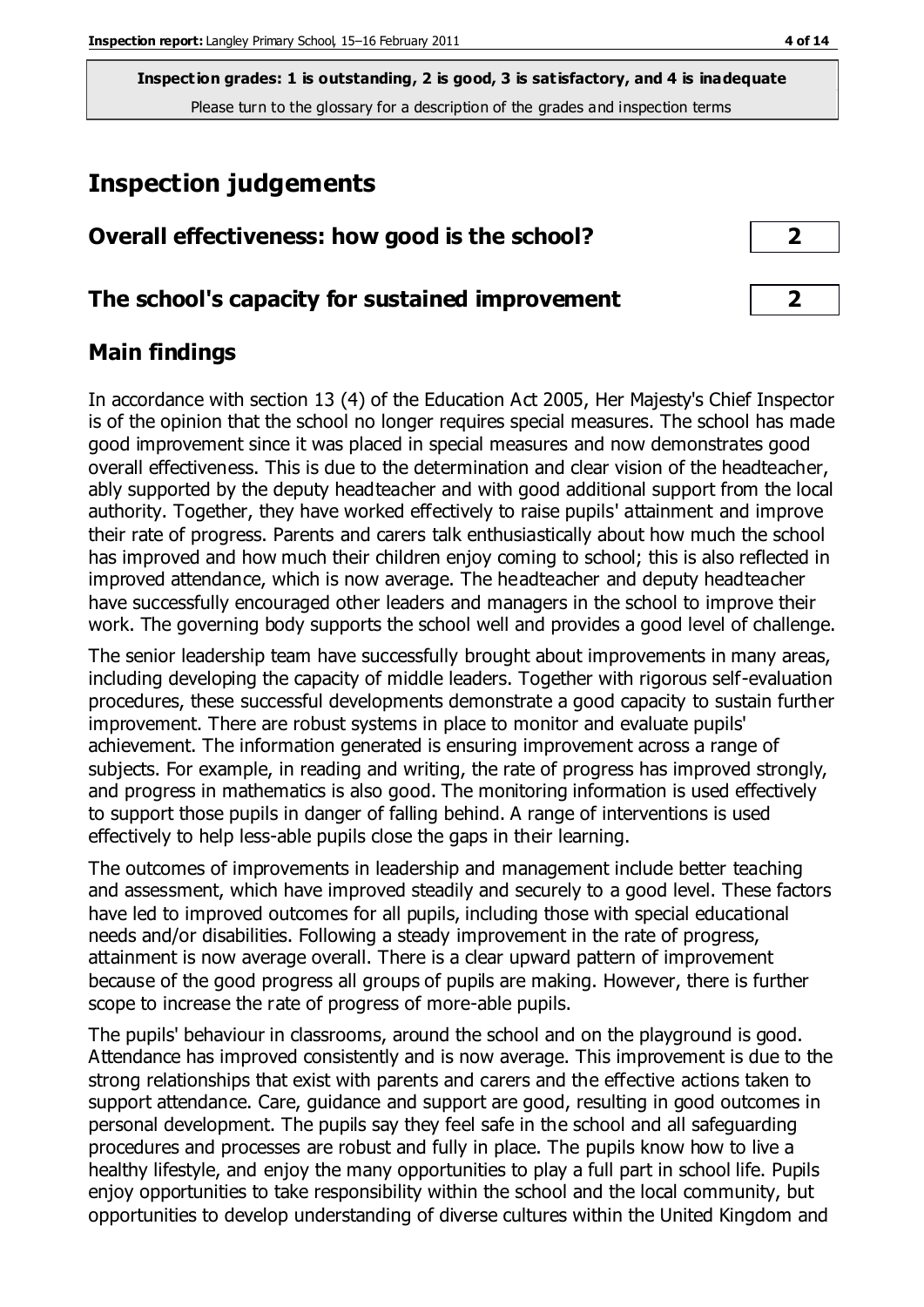globally are limited. The strong focus on developing basic skills means that the pupils are well prepared for the next stage in their education.

#### **What does the school need to do to improve further?**

- Ensure the work provided for more-able pupils challenges them to make consistently good progress.
- Strengthen community cohesion by providing opportunities for pupils to understand and engage with other communities within a national context and beyond.

#### **Outcomes for individuals and groups of pupils 2**

Pupils' attainment at the end of Year 6 has improved significantly since the previous inspection and is now average. This represents good progress from their starting points, as attainment on entry to the school is below national expectations. It is clear from the school's current data and evidence seen both in lessons and in the pupils' work that attainment is continuing to improve. The school has worked effectively to ensure that assessment data are accurate and pupils' work is moderated against national criteria to ensure this. Work in books and school data confirm that all groups of pupils are making good progress, including those with special educational needs and/or disabilities. All groups of pupils, including those with special educational needs and/or disabilities and those from minority ethnic groups, are rapidly and securely closing gaps in their knowledge and understanding. The pupils have a clear understanding of what level they are working at and use personal targets to help them move to the next stage in their learning. They enjoy regular opportunities to assess their own and each other's work and this helps them to appreciate what they need to do next in order to improve.

The pupils' behaviour in lessons is good. This improvement is due to a consistent approach to behaviour management by all adults at the school, coupled with a more interesting and stimulating curriculum. Pupils say they enjoy lessons and have a growing confidence in their ability to learn well because they are clear about exactly what is expected of them. Relationships are positive among pupils, who say that there is no bullying in the school. Their improved basic skills mean that pupils feel well prepared for the move to the next stage of their education. There is an active school council and some pupils act as play leaders to ensure that everyone has someone to play with happily at lunchtime. Increasingly, pupils have the confidence to be independent of adult support and initiate their own projects.

The pupils' spiritual, moral, social and cultural development is good. They have a strong understanding of the difference between right and wrong and get on well together, demonstrating trust and respect. Because of this, behaviour is good. Pupils enjoy a good range of opportunities to participate in music and other artistic activities.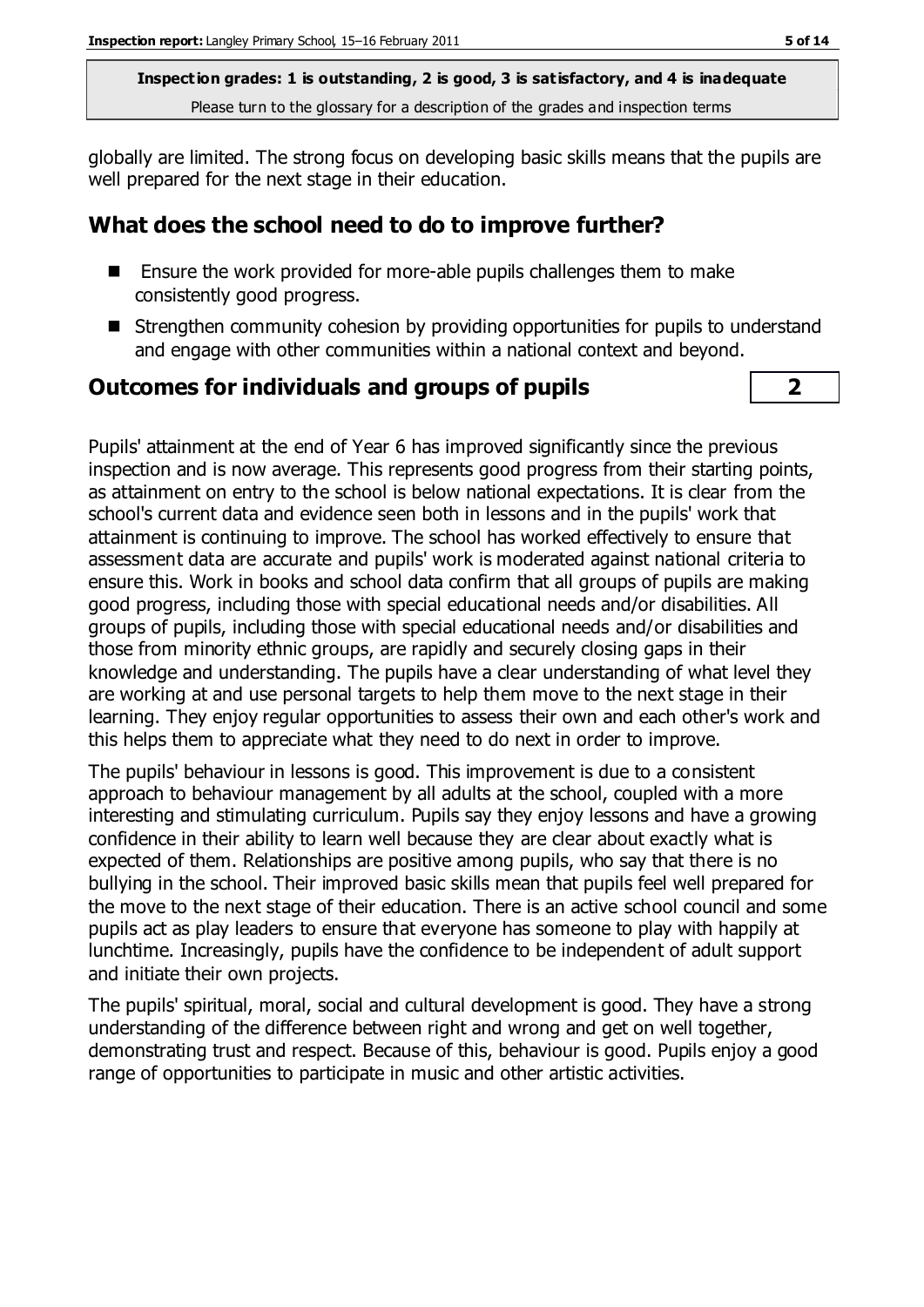# **Inspection grades: 1 is outstanding, 2 is good, 3 is satisfactory, and 4 is inadequate**

Please turn to the glossary for a description of the grades and inspection terms

These are the grades for pupils' outcomes

| Pupils' achievement and the extent to which they enjoy their learning                                                     |                         |
|---------------------------------------------------------------------------------------------------------------------------|-------------------------|
| Taking into account:<br>Pupils' attainment <sup>1</sup>                                                                   | 3                       |
| The quality of pupils' learning and their progress                                                                        | $\mathcal{P}$           |
| The quality of learning for pupils with special educational needs and/or disabilities<br>and their progress               | 2                       |
| The extent to which pupils feel safe                                                                                      | $\overline{2}$          |
| Pupils' behaviour                                                                                                         | 2                       |
| The extent to which pupils adopt healthy lifestyles                                                                       | 2                       |
| The extent to which pupils contribute to the school and wider community                                                   | $\overline{2}$          |
| The extent to which pupils develop workplace and other skills that will contribute to<br>their future economic well-being | $\overline{\mathbf{2}}$ |
| Taking into account:<br>Pupils' attendance <sup>1</sup>                                                                   | 3                       |
| The extent of pupils' spiritual, moral, social and cultural development                                                   | 2                       |

<sup>1</sup> The grades for attainment and attendance are: 1 is high; 2 is above average; 3 is broadly average; and 4 is low

### **How effective is the provision?**

One of the strongest improvements the school has made is in the quality of teaching and assessment. This is consistently good and sometimes outstanding. Learning is carefully planned to take account of the pupils' needs. Focused learning objectives are consistently applied in lessons and teachers explain these well, so that all groups of pupils know what they are learning about and why. Teaching assistants are effectively deployed to support groups of pupils. All assistants are clear about what they are expected to do and how to support the pupils; they are fully involved in planning and are fully familiar with pupils' individual needs. Marking is particularly effective in English, where pupils are given regular opportunities to reflect on their progress and assess their own performance.

Teaching uses assessment criteria increasingly well and, as a result, teachers have a clear idea of what the levels are at which the pupils are working. This means that tasks are usually well matched to the pupils' ability levels. The improvement in the teachers' understanding of assessment has strongly supported improvements in the pupils' attainment and progress.

The school has worked successfully to ensure that the curriculum builds on pupils' previous learning and prepares them for the next stages of their education. A particular strength is the strong emphasis on promoting writing skills, and this has a positive impact in pupils' learning across the curriculum. Arrangements to set pupils in groups of similar ability have contributed well to pupils' accelerated progress in literacy and numeracy.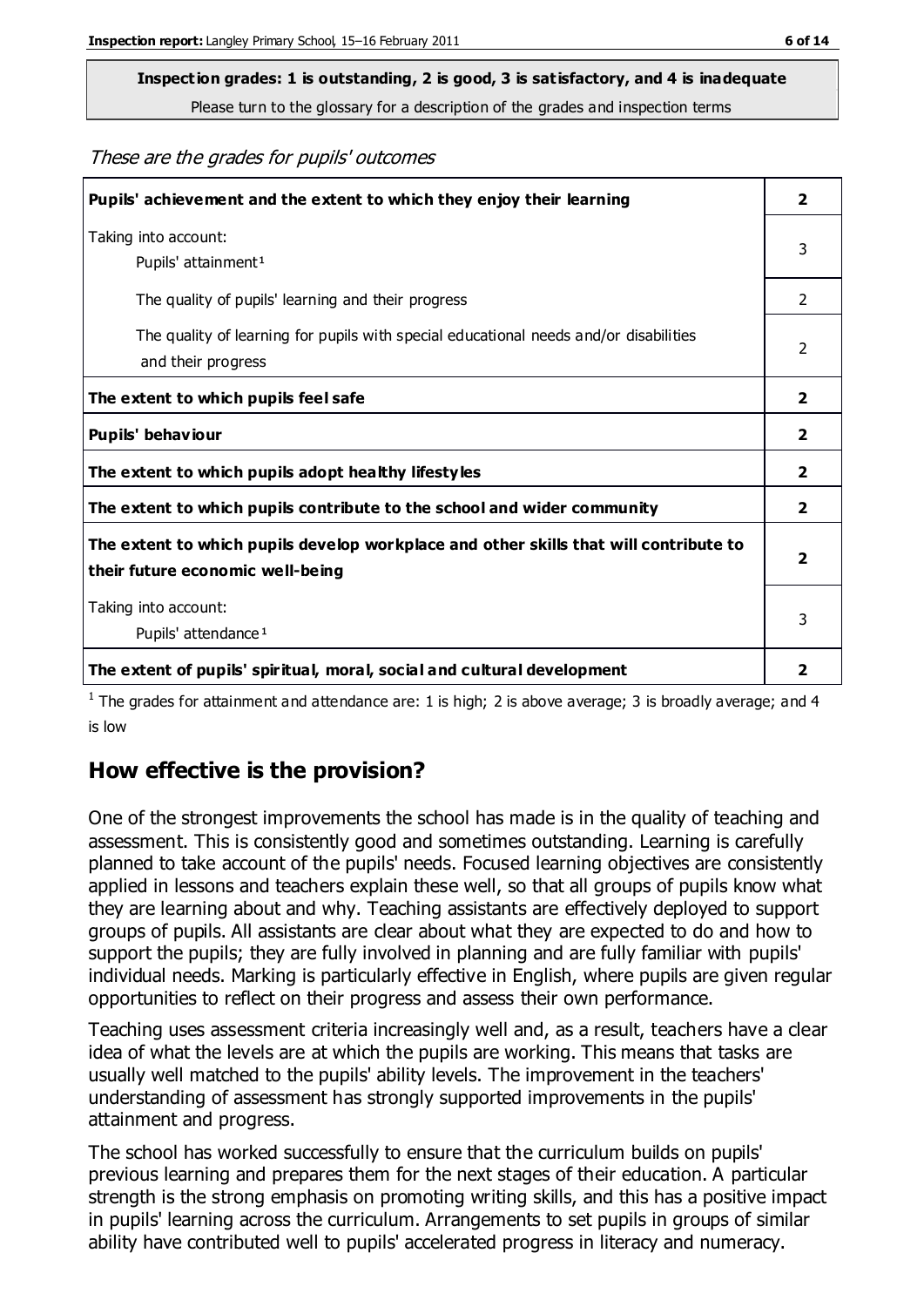Pupils especially enjoy the 'Irresistible Learning' lessons, when they learn a broad range of skills through a themed approach. For example, pupils enthusiastically acted as secret agents in investigating the possibility of ghosts inhabiting castles and stately homes. Children in Reception enjoyed the archaeological dig to discover dinosaur bones in their classroom. A good range of sporting and other activities, visits and visitors extend the curriculum.

Systems to care for pupils and ensure their safety have improved significantly since the last inspection and are now good. The breakfast club is well attended and enjoyed by pupils. Parents, carers and pupils have high levels of confidence that everyone will be well looked after and the inspection findings endorse their view. Pupils' needs are well known, and they receive high quality, individual support.

These are the grades for the quality of provision

| The quality of teaching                                                                                    |  |
|------------------------------------------------------------------------------------------------------------|--|
| Taking into account:<br>The use of assessment to support learning                                          |  |
| The extent to which the curriculum meets pupils' needs, including, where relevant,<br>through partnerships |  |
| The effectiveness of care, guidance and support                                                            |  |

#### **How effective are leadership and management?**

School leaders have successfully taken action to enhance provision and so raise attainment. They have successfully set high expectations of colleagues who reflect similarly high expectations of pupils. Thanks to the strong leadership of the headteacher and deputy headteacher, middle leaders now have a good understanding of their roles and responsibilities in ensuring that the rate of progress is raised across all subjects. As a result, they have contributed well to the good progress made by all groups of pupils. This improvement demonstrates that the school promotes equal opportunity and tackles discrimination well. Regular meetings to analyse pupils' performance, individually and by groups, and informed by detailed assessment information, effectively hold teaching to account.

The governing body has grown in effectiveness and now provides good challenge by questioning and contributing to strategic decisions. Reports of governors' visits to the school are concise and discussed fully at governing body meetings, after which appropriate and agreed action is taken. Safeguarding policies and procedures are regularly reviewed, and records carefully maintained. The school has effective partnerships with a range of local authority services and these have contributed well to the progress made. The impact of the learning mentor is significant in improving attendance and working with families as the need arises. Community cohesion is promoted satisfactorily, and the school has identified how it will improve this aspect by providing further opportunities to experience other cultures by developing partnerships with other schools in the United Kingdom and beyond.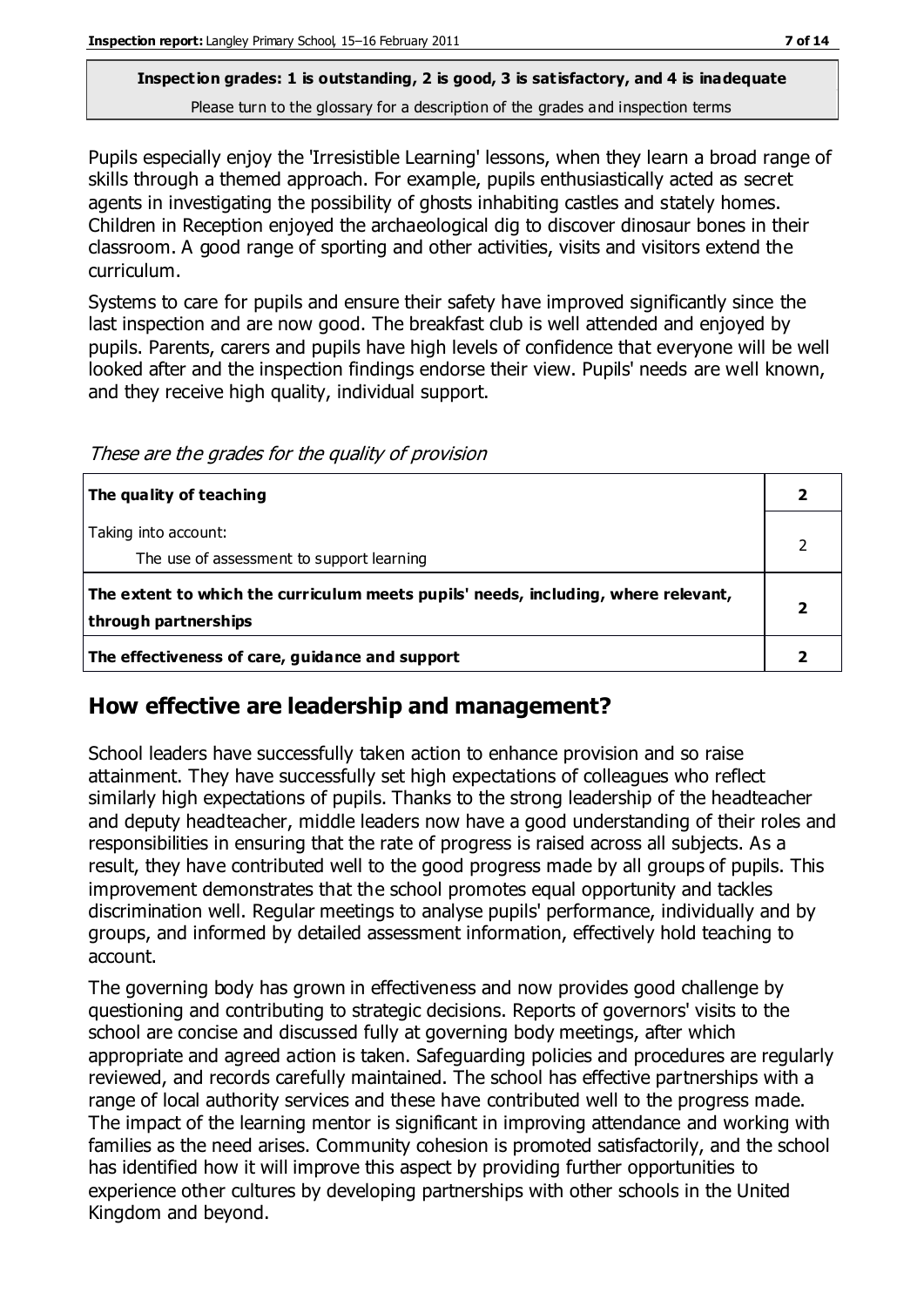**Inspection grades: 1 is outstanding, 2 is good, 3 is satisfactory, and 4 is inadequate**

Please turn to the glossary for a description of the grades and inspection terms

These are the grades for leadership and management

| The effectiveness of leadership and management in embedding ambition and driving<br><i>improvement</i>                                                           |              |
|------------------------------------------------------------------------------------------------------------------------------------------------------------------|--------------|
| Taking into account:<br>The leadership and management of teaching and learning                                                                                   | 2            |
| The effectiveness of the governing body in challenging and supporting the<br>school so that weaknesses are tackled decisively and statutory responsibilities met | 2            |
| The effectiveness of the school's engagement with parents and carers                                                                                             | 2            |
| The effectiveness of partnerships in promoting learning and well-being                                                                                           | 2            |
| The effectiveness with which the school promotes equality of opportunity and tackles<br><b>discrimination</b>                                                    | 2            |
| The effectiveness of safeguarding procedures                                                                                                                     | $\mathbf{z}$ |
| The effectiveness with which the school promotes community cohesion                                                                                              | 3            |
| The effectiveness with which the school deploys resources to achieve value for money                                                                             | 2            |

#### **Early Years Foundation Stage**

Children make good progress the Early Years Foundation Stage across all the areas of learning, a significant improvement since the last inspection. Attainment on entry to Year 1 is now broadly average. Children form good relationships with adults and with other children from a range of different backgrounds. They make choices about their learning with confidence and work well together. Good behaviour helps to keep them safe. The learning environment offers a wide range of stimulating activities with areas carefully dedicated to specific aspects of learning, for example, discovery or reading. There is good emphasis on supporting children's skills in mark-making and writing, although senior leaders acknowledge that there is further work to be done to promote this aspect. Adults assess children's progress regularly and the resulting information is used well to target learning. Children are integrated well and receive effective support and assistance. Provision has benefited from the good advice of the local authority consultant. The Early Years Foundation Stage is well led and managed.

| <b>Overall effectiveness of the Early Years Foundation Stage</b>                      |  |
|---------------------------------------------------------------------------------------|--|
| Taking into account:<br>Outcomes for children in the Early Years Foundation Stage     |  |
| The quality of provision in the Early Years Foundation Stage                          |  |
| The effectiveness of leadership and management of the Early Years Foundation<br>Stage |  |

These are the grades for the Early Years Foundation Stage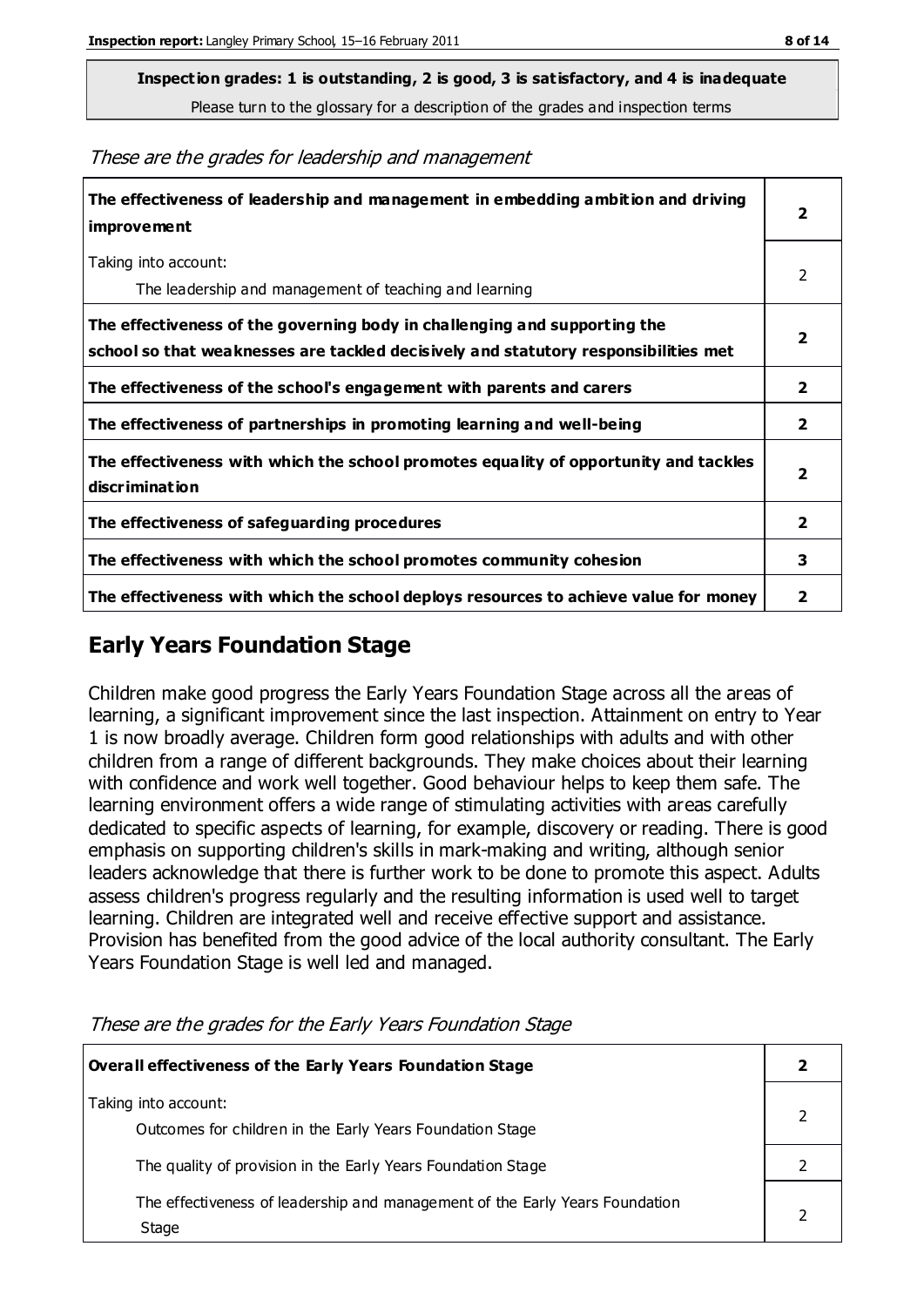#### **Views of parents and carers**

Parental questionnaires are not normally distributed for monitoring inspections conducted under section 8 of the Education Act 2005, unless inspectors have specific reasons to request that the school does so.

The parents and carers interviewed were very positive about improvements the school has made. All felt that attainment had improved and that their children are making good progress. They expressed confidence in the way the school looks after their children.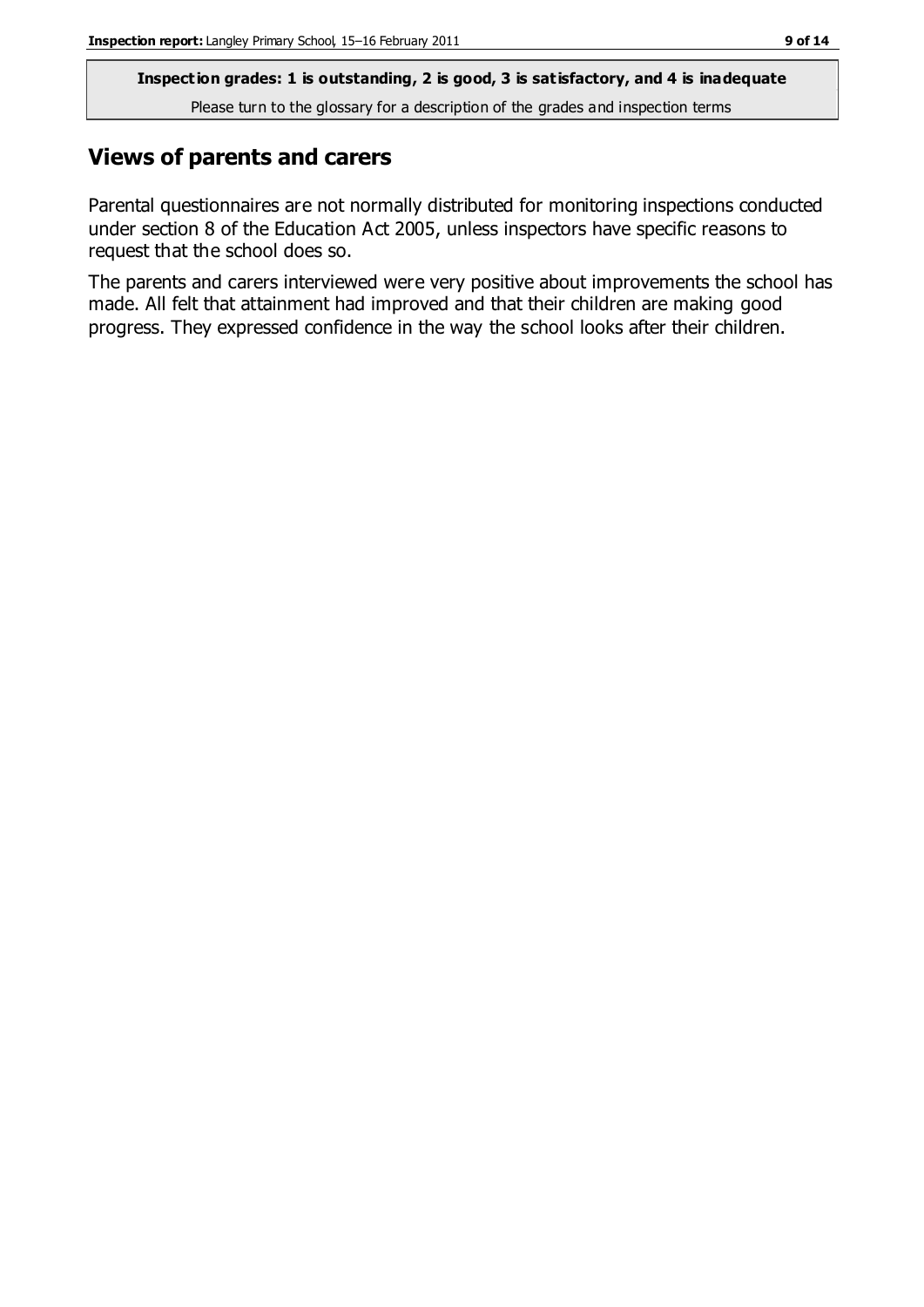#### **Responses from parents and carers to Ofsted's questionnaire**

Parental questionnaires are not normally distributed for inspections conducted under section 8 of the Education Act 2005, unless inspectors have specific reasons to request that the school does so.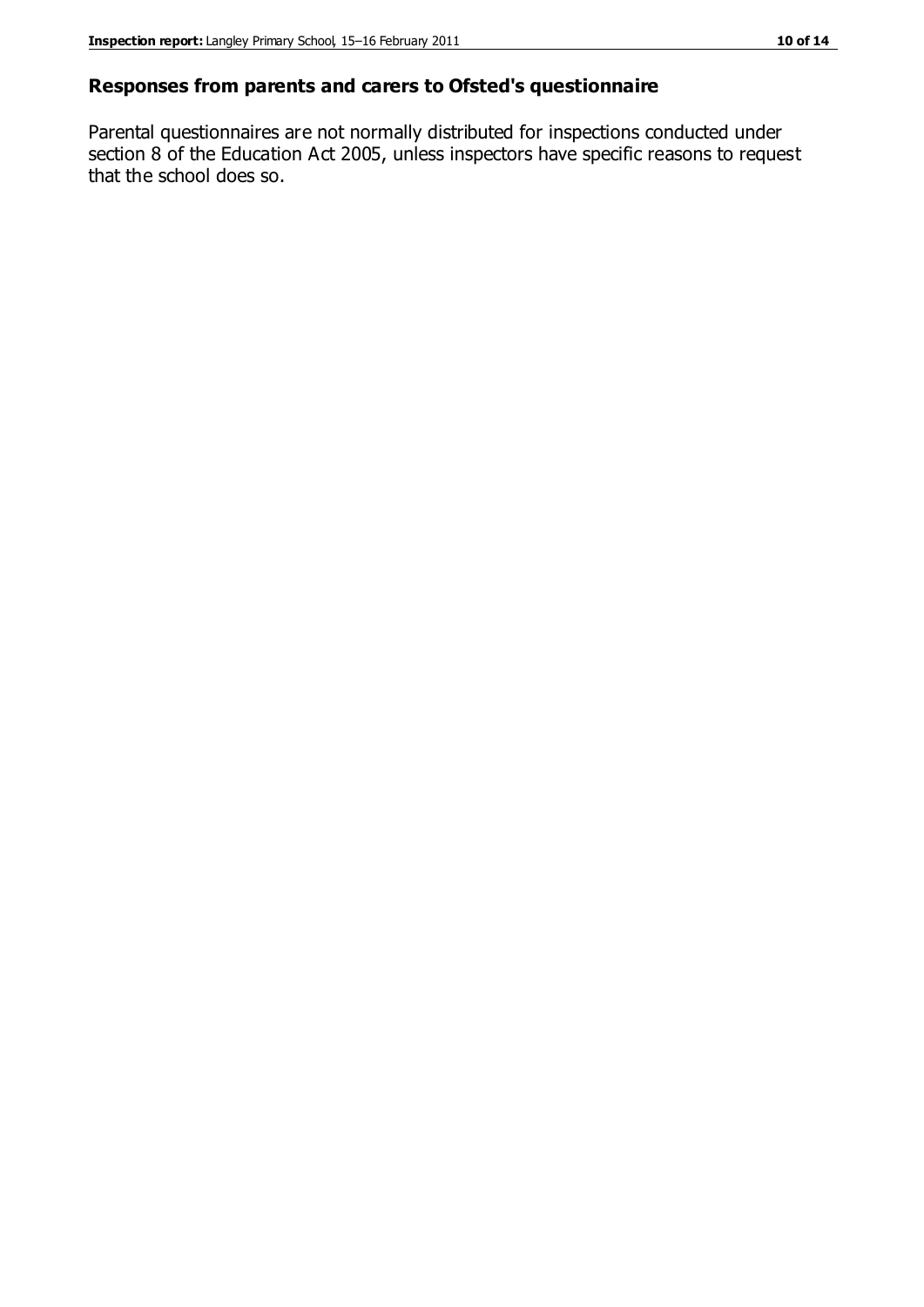# **Glossary**

| Grade   | <b>Judgement</b> | <b>Description</b>                                                                                                                                                                                                            |
|---------|------------------|-------------------------------------------------------------------------------------------------------------------------------------------------------------------------------------------------------------------------------|
| Grade 1 | Outstanding      | These features are highly effective. An outstanding school<br>provides exceptionally well for all its pupils' needs.                                                                                                          |
| Grade 2 | Good             | These are very positive features of a school. A school that<br>is good is serving its pupils well.                                                                                                                            |
| Grade 3 | Satisfactory     | These features are of reasonable quality. A satisfactory<br>school is providing adequately for its pupils.                                                                                                                    |
| Grade 4 | Inadequate       | These features are not of an acceptable standard. An<br>inadequate school needs to make significant improvement<br>in order to meet the needs of its pupils. Ofsted inspectors<br>will make further visits until it improves. |

# **What inspection judgements mean**

## **Overall effectiveness of schools**

|                       | Overall effectiveness judgement (percentage of schools) |      |                     |                   |
|-----------------------|---------------------------------------------------------|------|---------------------|-------------------|
| <b>Type of school</b> | Outstanding                                             | Good | <b>Satisfactory</b> | <b>Inadequate</b> |
| Nursery schools       | 59                                                      | 35   | 3                   |                   |
| Primary schools       | 9                                                       | 44   | 39                  |                   |
| Secondary schools     | 13                                                      | 36   | 41                  | 11                |
| Sixth forms           | 15                                                      | 39   | 43                  | 3                 |
| Special schools       | 35                                                      | 43   | 17                  | 5                 |
| Pupil referral units  | 21                                                      | 42   | 29                  | 9                 |
| All schools           | 13                                                      | 43   | 37                  | 8                 |

New school inspection arrangements were introduced on 1 September 2009. This means that inspectors now make some additional judgements that were not made previously.

The data in the table above are for the period 1 September 2009 to 31 August 2010 and are consistent with the latest published official statistics about maintained school inspection outcomes (see **[www.ofsted.gov.uk](http://www.ofsted.gov.uk/)**).

The sample of schools inspected during 2009/10 was not representative of all schools nationally, as weaker schools are inspected more frequently than good or outstanding schools.

Percentages are rounded and do not always add exactly to 100.

Sixth form figures reflect the judgements made for the overall effectiveness of the sixth form in secondary schools, special schools and pupil referral units.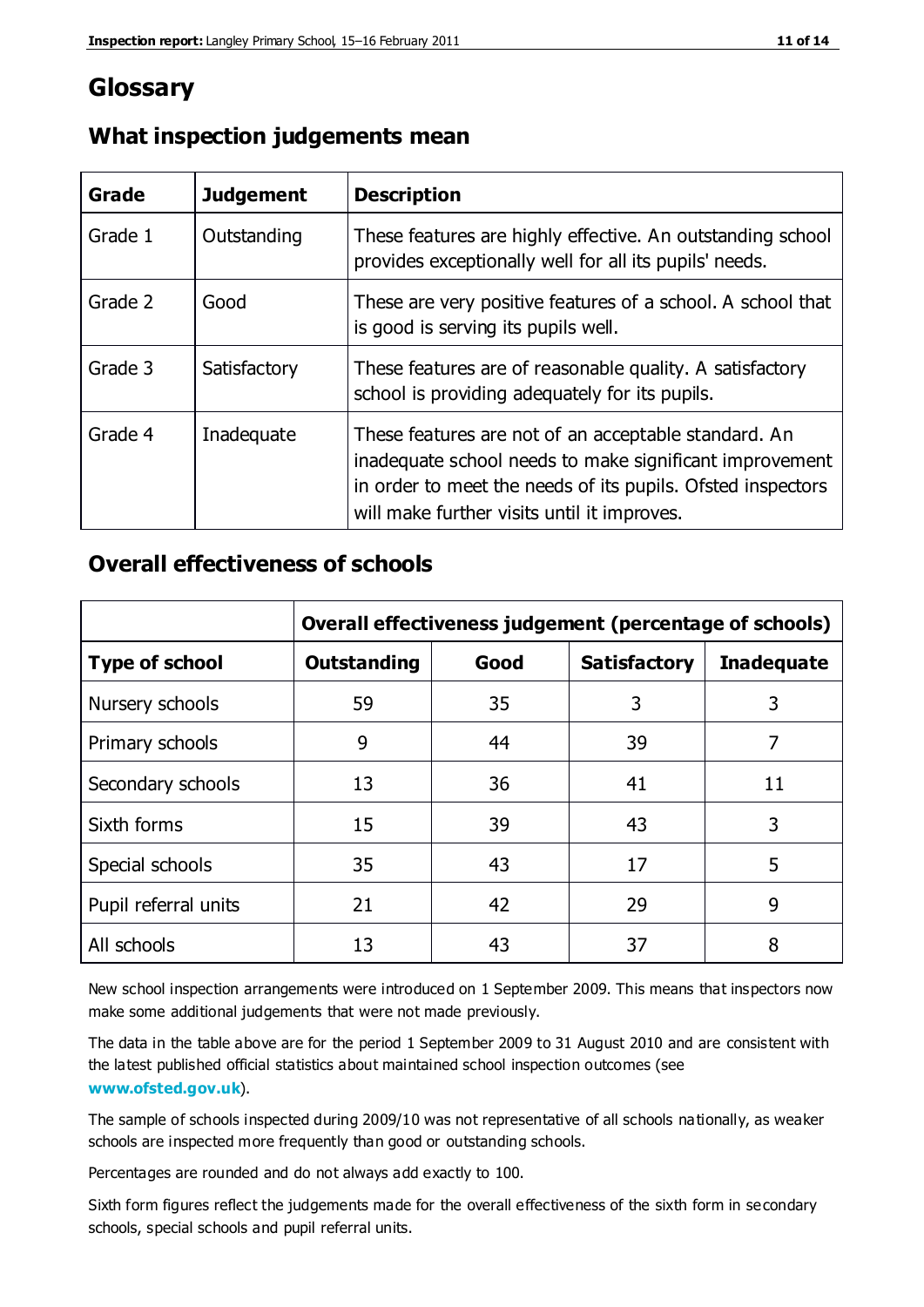# **Common terminology used by inspectors**

| Achievement:               | the progress and success of a pupil in their learning,<br>development or training.                                                                                                                                                          |  |
|----------------------------|---------------------------------------------------------------------------------------------------------------------------------------------------------------------------------------------------------------------------------------------|--|
| Attainment:                | the standard of the pupils' work shown by test and<br>examination results and in lessons.                                                                                                                                                   |  |
| Capacity to improve:       | the proven ability of the school to continue<br>improving. Inspectors base this judgement on what<br>the school has accomplished so far and on the quality<br>of its systems to maintain improvement.                                       |  |
| Leadership and management: | the contribution of all the staff with responsibilities,<br>not just the headteacher, to identifying priorities,<br>directing and motivating staff and running the school.                                                                  |  |
| Learning:                  | how well pupils acquire knowledge, develop their<br>understanding, learn and practise skills and are<br>developing their competence as learners.                                                                                            |  |
| Overall effectiveness:     | inspectors form a judgement on a school's overall<br>effectiveness based on the findings from their<br>inspection of the school. The following judgements,<br>in particular, influence what the overall effectiveness<br>judgement will be. |  |
|                            | The school's capacity for sustained<br>improvement.                                                                                                                                                                                         |  |
|                            | Outcomes for individuals and groups of pupils.                                                                                                                                                                                              |  |
|                            | The quality of teaching.                                                                                                                                                                                                                    |  |
|                            | The extent to which the curriculum meets<br>pupils' needs, including, where relevant,<br>through partnerships.                                                                                                                              |  |
|                            | The effectiveness of care, guidance and<br>support.                                                                                                                                                                                         |  |
| Progress:                  | the rate at which pupils are learning in lessons and<br>over longer periods of time. It is often measured by<br>comparing the pupils' attainment at the end of a key                                                                        |  |

stage with their attainment when they started.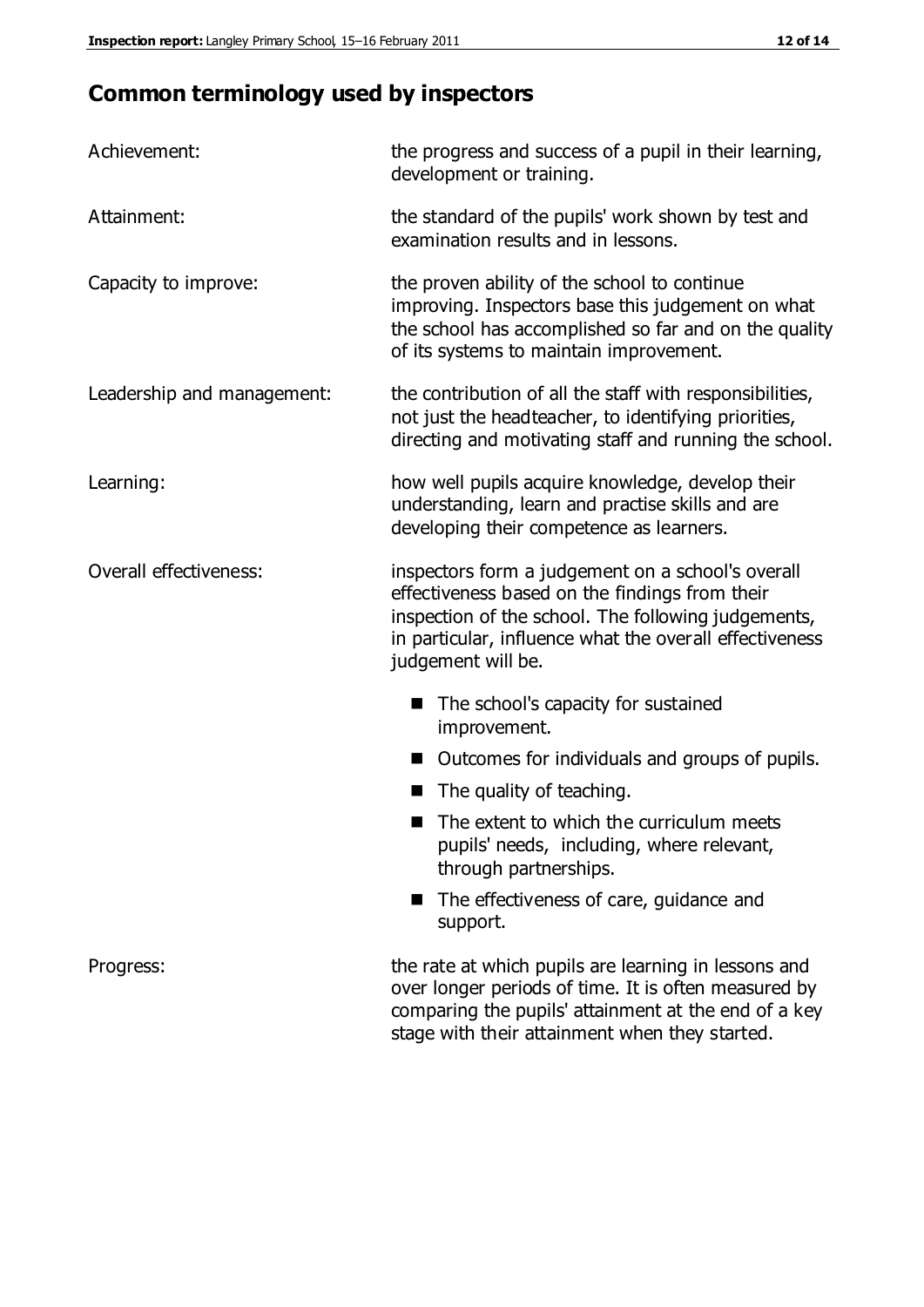#### **This letter is provided for the school, parents and carers to share with their children. It describes Ofsted's main findings from the inspection of their school.**

25 November 2010

#### Dear Pupils

#### **Inspection of Langley Primary School, Oldbury B69 4QB**

Thank you very much for the warm welcome you gave us when we visited your school recently and for talking to us about it. You told us how much your school has improved. We think it is continuing to do well and is now a good school. We see how much better you are doing in English and mathematics. We also see that your behaviour has improved and that you work well with your teachers. You enjoy learning, and we see how much better you are at coming to school.

All the staff are doing a good job at bringing about improvements to your school and in keeping you focused on improving your work. We were impressed with your writing and enjoyed reading your 'Spoocs' journals.

There are still some things we think your school needs to do improve.

It should make sure that those of you who learn quickly are always challenged to make even better progress.

It should give you more opportunities to learn about people's lives in other communities in the United Kingdom and around the world.

You can help by attending regularly and always doing your best in school.

Yours sincerely

Ian Jones Lead Inspector